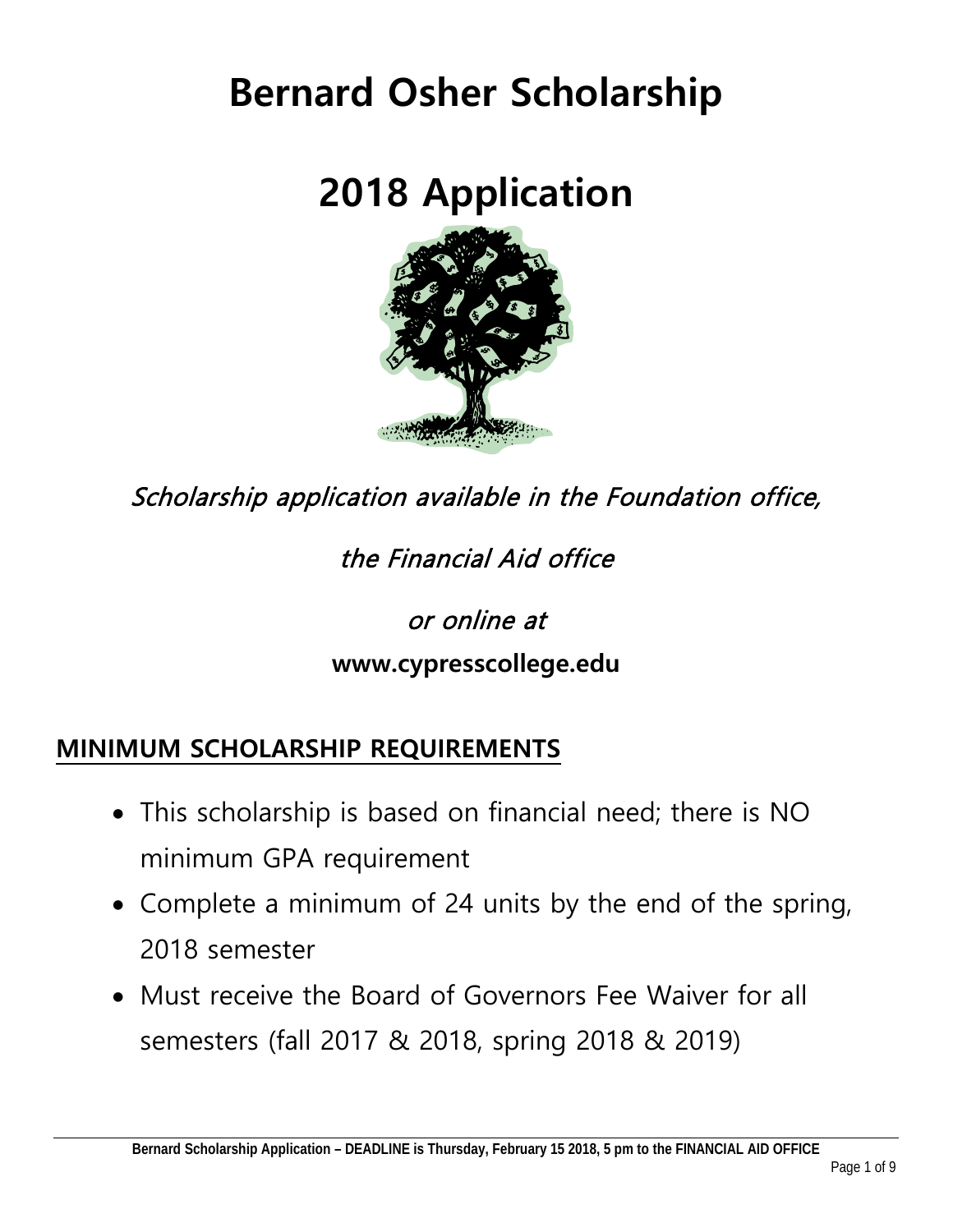• Must be enrolled in a minimum of six units at Cypress College in fall 2018 and spring 2019 semesters.

#### **GENERAL INFORMATION**

### Please read these instructions carefully. There have been some changes from past scholarship applications

Unlike other Foundation scholarships, the Bernard Osher Scholarship award is made partially based on the date and time that the application is received. **Though the application will not be accepted after 5 pm, Thursday, February 15, 2018, it will be accepted any time prior to then. It is** strongly **recommend-ed that you turn in your application as soon possible. If you wait until the last day for application acceptance, you will almost certainly be too late.**

### **DIRECTIONS**

## Please read these instructions carefully. There have been some changes from past scholarship applications

• **Complete application.** Additional sheets will be necessary to answer all questions thoroughly – please be sure that they are attached.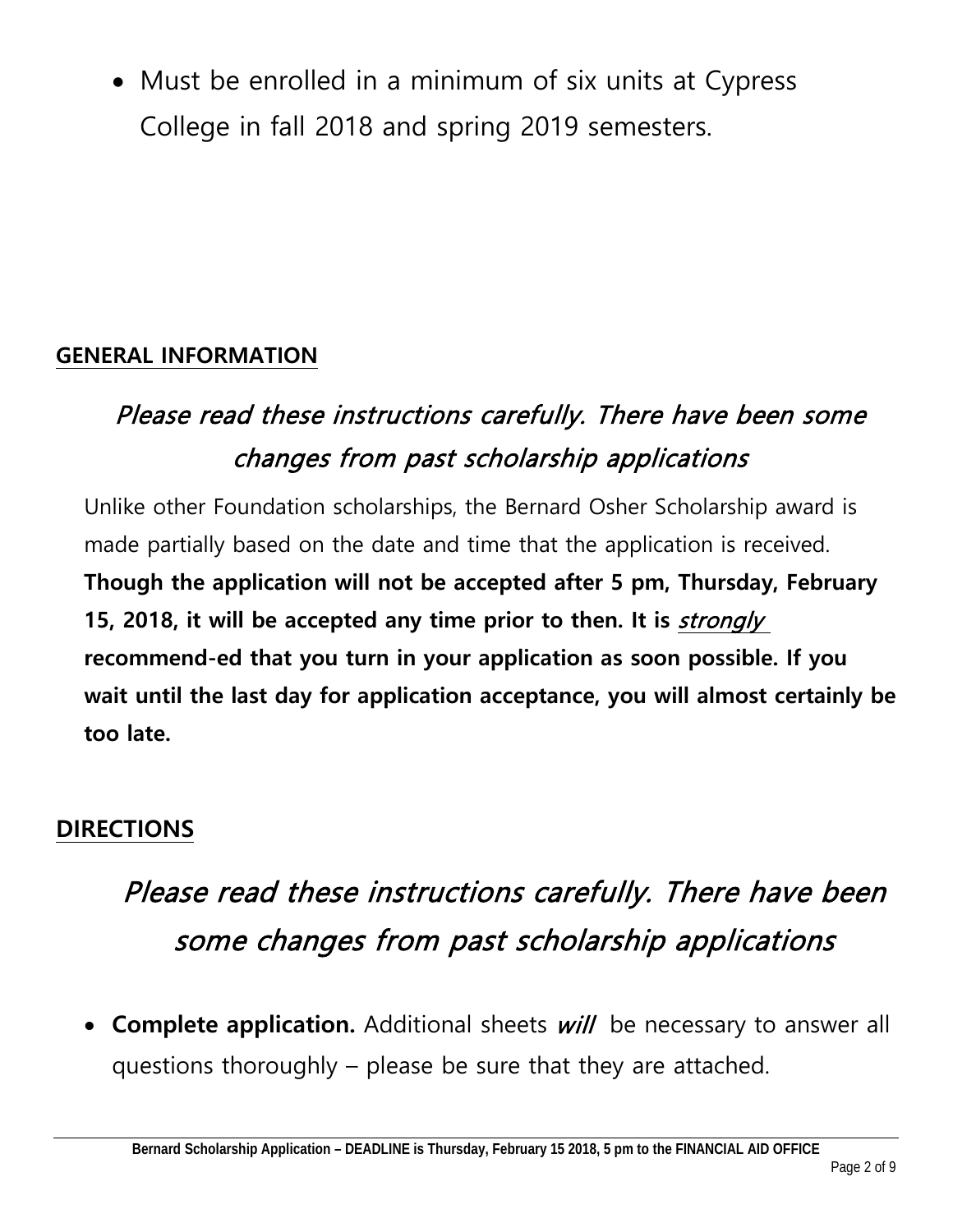- **Answer ALL questions fully and legibly.** Do not leave any questions unanswered.
- **Sign and date the release on page four.** The release must be signed and dated.
- Attach a copy of all of your unofficial college transcripts. Cypress College transcripts can be printed from MyGateway.
- **Financial Aid Office: Submit application no later than 5 pm, Thursday, February 15, 2018, to the FINANCIAL AID OFFICE.** Applications must be hand-delivered and stamped as accepted by the Financial Aid office prior to **5 pm, Thursday, February 15, 2018.**
- **Notification:** All candidates who include a legible email address on their application will be notified by email by mid-April, 2018. Those who have won scholarships will be invited to participate in our annual ceremony which will be held on May 14**,** 2018.

#### **STUDENT INFORMATION - (PLEASE TYPE OR PRINT)**

| Choose One: $\Box$ Mr. | Ms.<br>$\Box$ |      |
|------------------------|---------------|------|
| First Name:            | Last Name:    |      |
| Address:               | City:         | Zip: |
| Student ID: @          | email:        |      |
| <b>EDUCATION</b>       |               |      |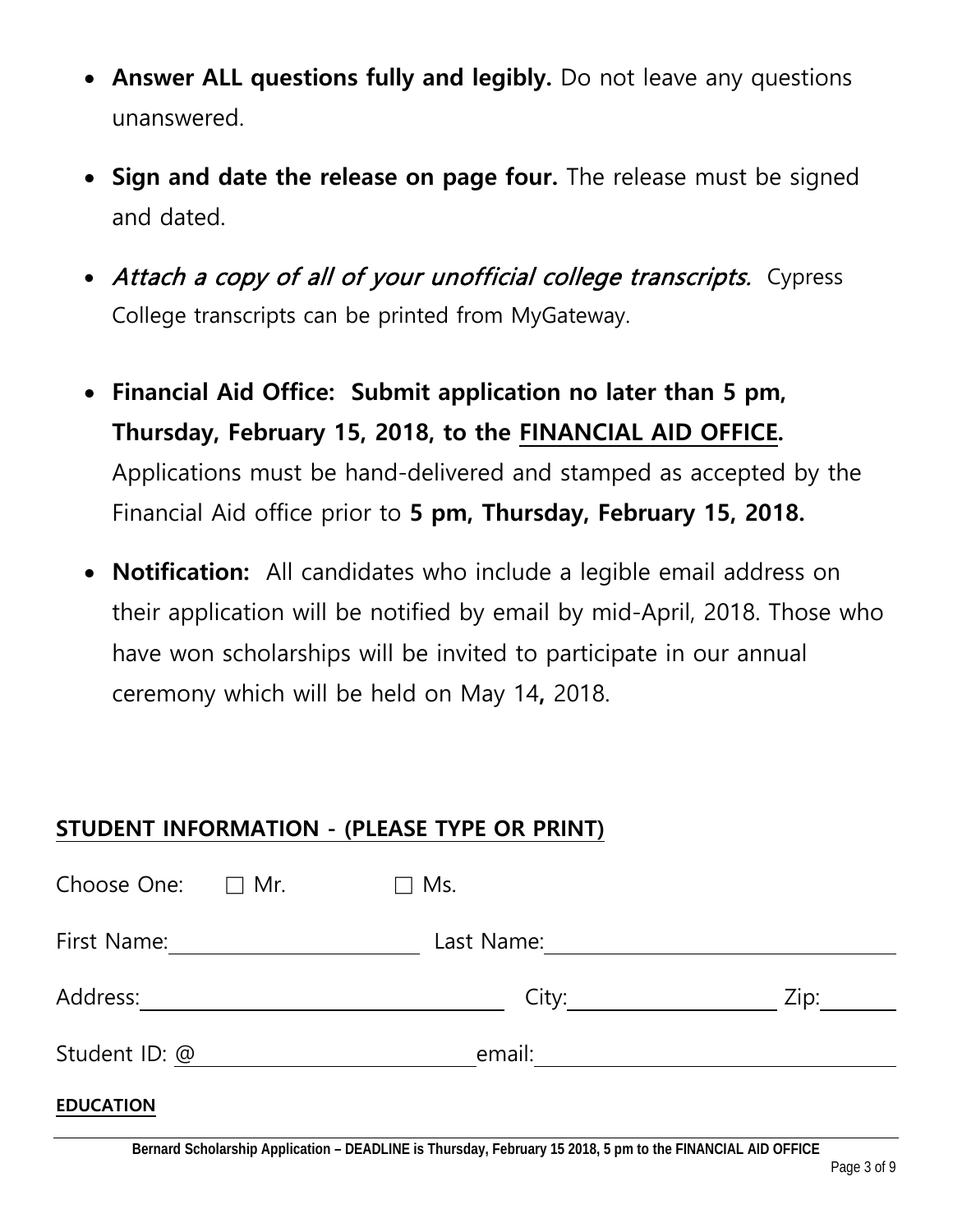| Cypress College units complete to date: ___________________Units in progress: _______GPA: __________           |                         |                         |
|----------------------------------------------------------------------------------------------------------------|-------------------------|-------------------------|
| Units complete from other colleges: __________________________Degrees earned: ______________________           |                         |                         |
| Number of units you expect to enroll in for the fall 2018 semester at Cypress College: ______________________* |                         |                         |
| *NOTE: Only students who will be attending Cypress College with a minimum of six                               |                         |                         |
| units for the fall 2018 semester are eligible for this scholarship.                                            |                         |                         |
|                                                                                                                |                         |                         |
| you been officially accepted into the program? $\Box$ Yes $\Box$ No                                            |                         |                         |
|                                                                                                                |                         |                         |
|                                                                                                                |                         |                         |
| STUDENT FINANCIAL INFORMATION                                                                                  |                         |                         |
| Choose one: $\Box$ Single $\Box$ Married                                                                       |                         |                         |
|                                                                                                                |                         |                         |
| Do you reside with your parent(s)? $\Box$ Yes $\Box$ No (If yes, complete the box below)                       |                         |                         |
| Are you dependent on them for any expenses? $\Box$ Yes $\Box$ No                                               |                         |                         |
|                                                                                                                |                         |                         |
|                                                                                                                |                         | Monthly Gross Salary \$ |
| Mother's occupation: Mother's occupation: Monthly Gross Salary \$                                              |                         |                         |
|                                                                                                                |                         |                         |
|                                                                                                                |                         |                         |
|                                                                                                                | Monthly gross salary \$ |                         |
|                                                                                                                |                         |                         |
|                                                                                                                |                         | $***$                   |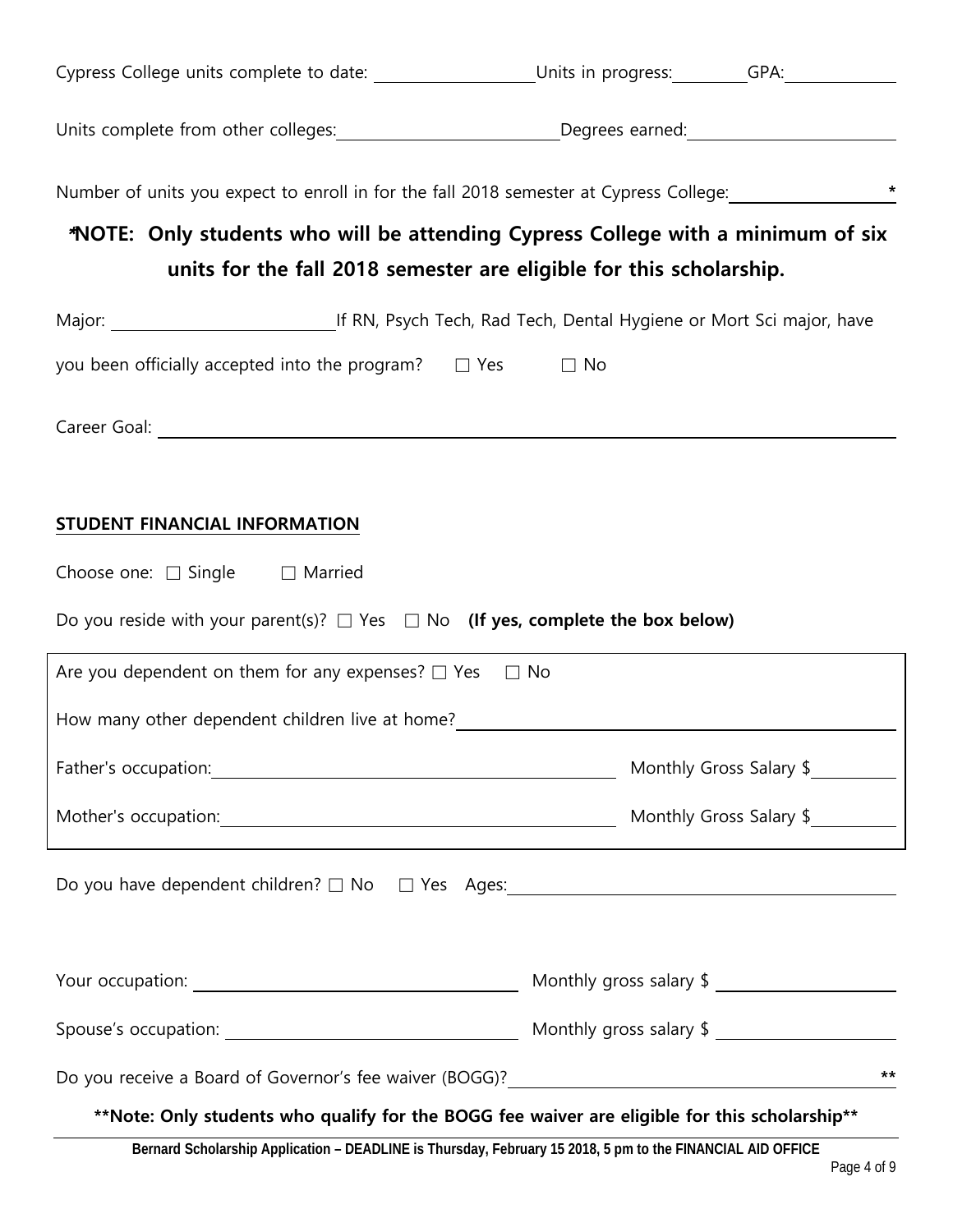| Current Pell Grand and/or Cal Grant amount received per semester \$ |           |                 |             |  |
|---------------------------------------------------------------------|-----------|-----------------|-------------|--|
| List your employment since June of 2017:                            |           |                 |             |  |
| Employer                                                            | Job Title | Dates (from/to) | Hourly Rate |  |
|                                                                     |           |                 |             |  |

On a separate sheet of paper, please submit  $tryped$  answers to the following questions. Handwritten essays will be disqualified.

- 1) Please describe your financial situation and the financial hardship that you believe qualifies you for this need-based scholarship.
- 2) Why do you believe that you should be awarded a scholarship? Please indicate any special or unusual circumstances of which you would like the scholarship committee to be aware. Include such information as extensive personal and family medical problems, reduction in family income, one-parent family, disability, etc.

#### **RELEASE**

I hereby authorize release of all the foregoing scholarship and transcript information to any organization or individual involved in the selection of scholarship recipients. I also give permission to release my name to the donor and to media outlets for publicity purposes. Additionally, I understand that my picture will be taken and may be used in campus publications.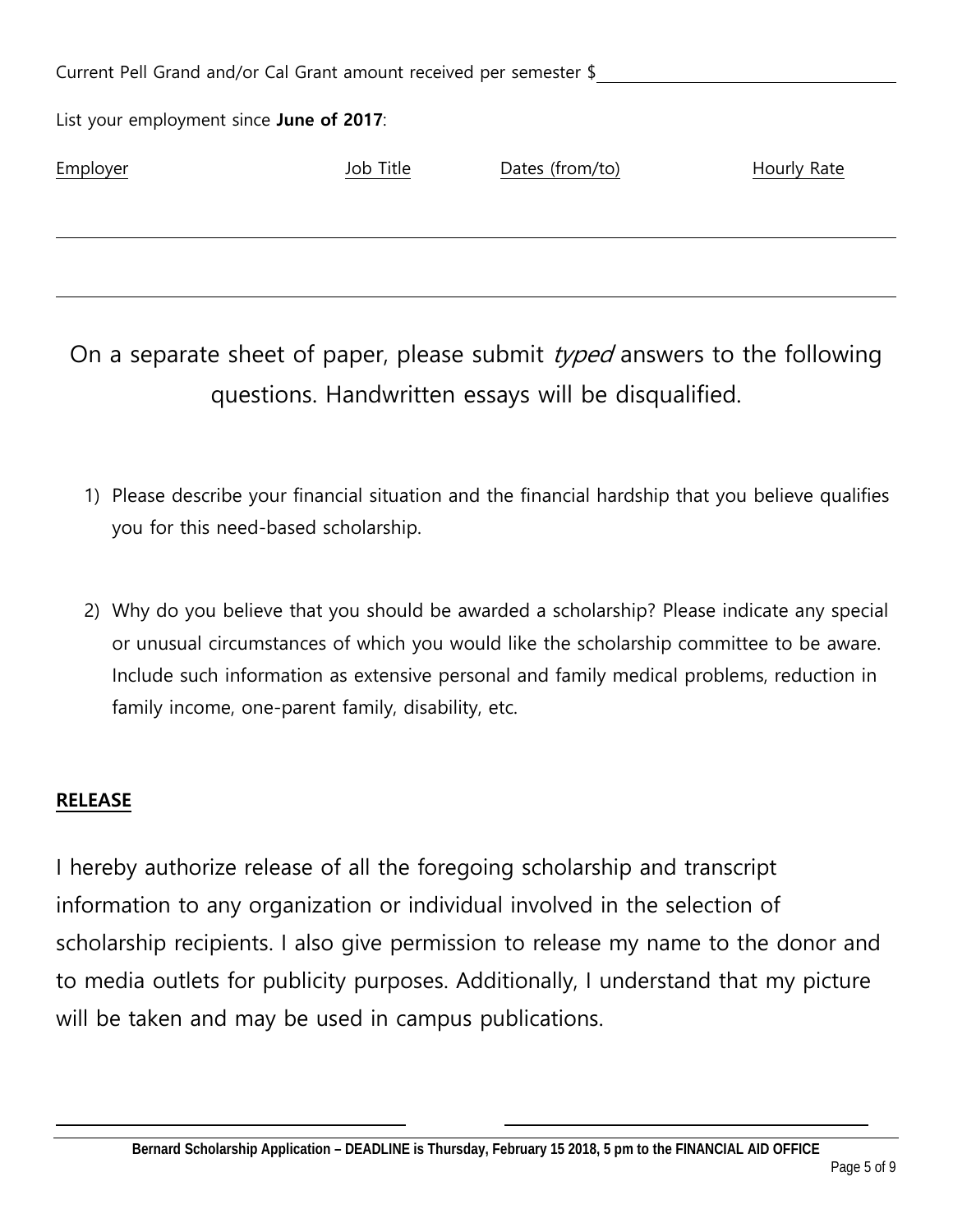Signature of Applicant Date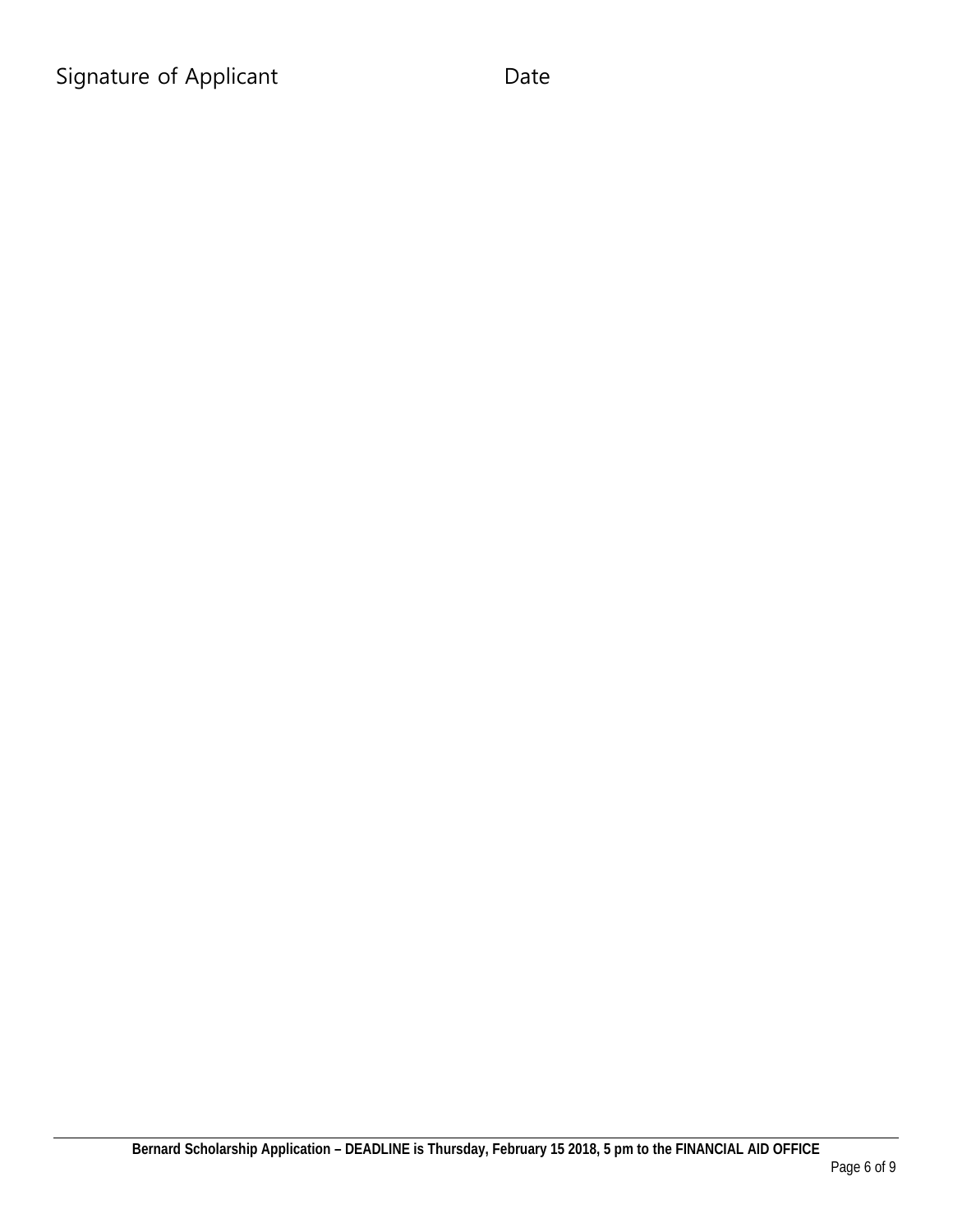## **Bernard Osher Scholarship Payment Distribution Information**

**This scholarship has a few rules and requirements that are not found in most other Foundation Scholarships. They are as follows:**

- **1) Osher scholarship is disbursed in two payments – one the fall semester after it is awarded, and one the following spring semester. In this case, that means that the first half of the scholarship is awarded approximately the third week of the fall 2018 semester (after the drop-date) and the second payment is disbursed approximately the third week of the spring 2019 semester (after the drop-date).**
- **2) Students must be enrolled in at least six units for each of those two semesters to receive the scholarship payment. Failure to complete at least six units in the fall will disqualify the student for payment in the spring, regardless of the number of units in which they are enrolled for the spring semester.**
- **3) Students may apply for and be awarded the Osher Scholarship prior to completing the 24 units required for qualification. However, if the student has not completed the entire 24 units before the beginning of fall 2018 semester, the scholarship is forfeited.**
- **4) Payment amounts are as follows:** 
	- **a. Students enrolled in 12 or more units each semester will receive a fall payment of \$550 and a spring payment of \$550**
	- **b. Students enrolled in 9 – 11.75 units will receive \$412.50 for each semester**
	- **c. Students enrolled in 6 – 8.75 units will receive \$275 for each semester**
	- **d. Students enrolled in fewer than six units will forfeit their scholarship.**
- **5) This scholarship requires that students be making satisfactory educational progress toward their career goals. The scholarship committee has determined this to mean**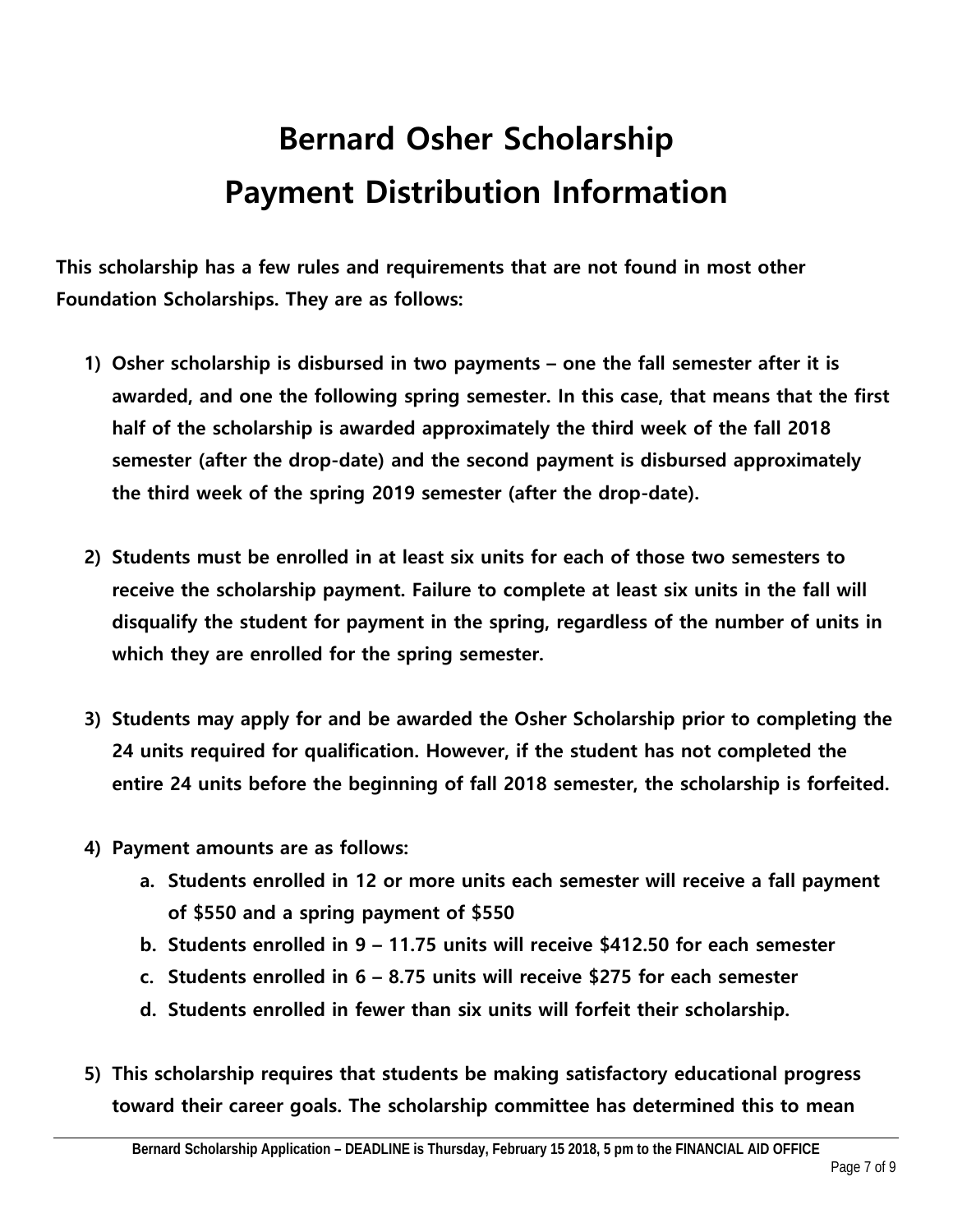**that the student must maintain a minimum GPA of 2.0 throughout the payment period. If the student's grade point average drops below 2.0 after the spring 2018 semester, the entire scholarship is forfeited. If the student's GPA falls below 2.0 after the fall 2018 semester, there will be no spring payment.**